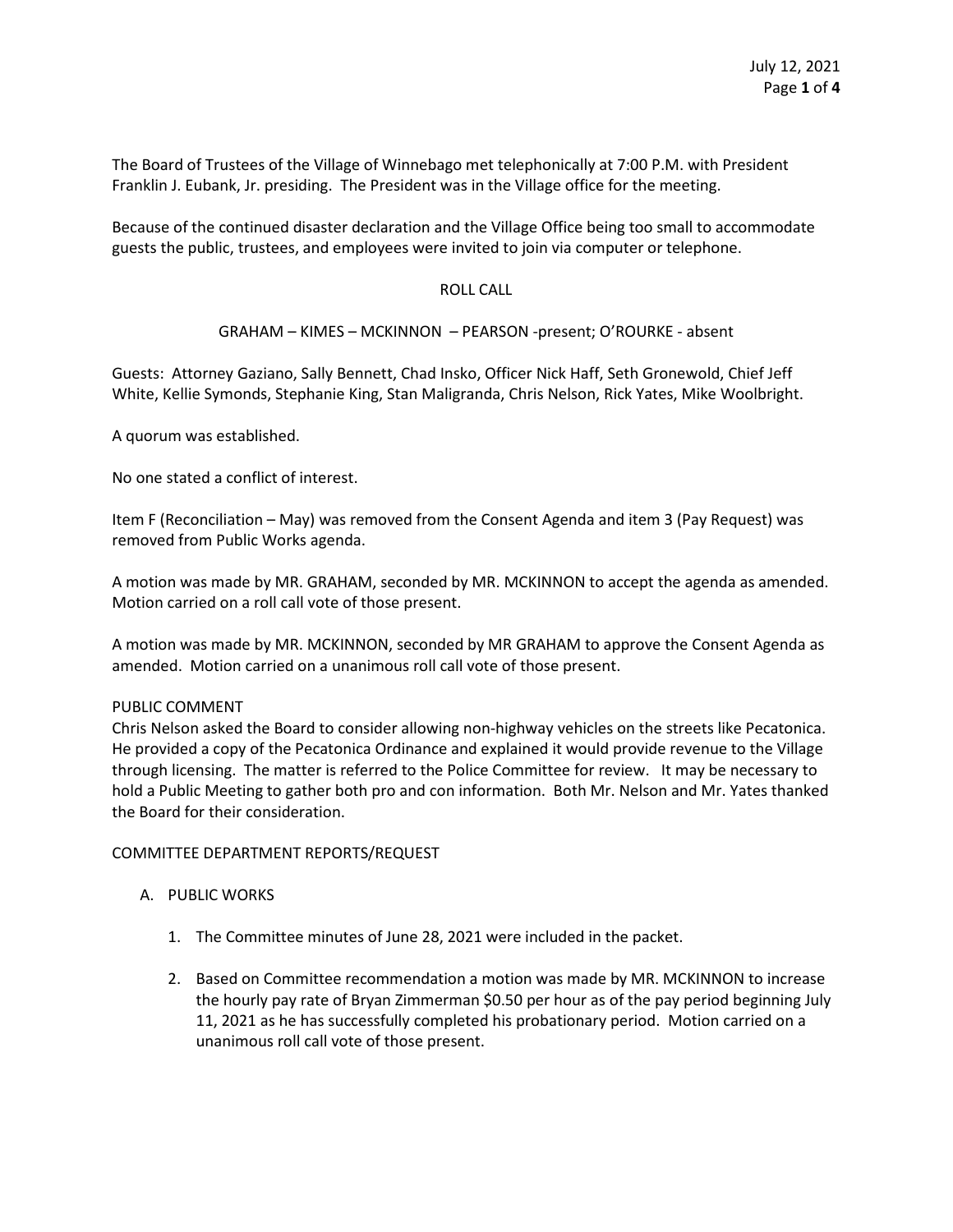#### B. VILLAGE ENGINEER

1. Mr. Gronewold's monthly report was provided in the Board Packet.

Mr. Gronewold reported the MFT Project is complete except for a couple of punch list items. Rebuild Illinois Grants have been delayed to the third quarter.

- C. COMMUNITY & ECONOMIC DEVELOPMENT COMMITTEE/4TH OF JULY TEAM/WIPC
	- 1. The Code Enforcement Officer's report is in the packet.
	- 2. Ads are being run on WIFR at a cost of \$525 thanking those who donated to the Fourth of July.
	- 3. In order to upgrade the playground equipment at Memorial Park it may be necessary to remove the trees.
	- 4. No update on the properties
	- 5. The balance in the Fourth of July account is \$6,792.21.
	- 6. The parade and fireworks were enjoyed by all. There were many positive comments.
	- 7. The fixtures in the Village Hall restrooms are aging and need to be upgraded.
- D. VILLAGE ATTORNEY
- E. FINANCE COMMITTEE
	- 1. Based on Committee recommendation a motion was made by MR. GRAHAM to allow those trustees and staff who want to attend the IML Conference, the cost will be covered by the Village. Motion carried on a unanimous roll call vote of those present.
	- 2. Based on Committee recommendation a motion was made by MR. GRAHAM to purchase the building permitting software at a cost of \$ 11,025 from account 17-47-701. Motion carried on a unanimous roll call vote of those present. There will be an annual cost of \$1,725 per year for this software.
- F. POLICE COMMITTEE
- G. ADMINISTATION TEAM/CLERK
	- 1. A motion was made by MR. GRAHAM, seconded by MR. MCKINNON to increase the hourly pay rate of Karen (Sue) Emmert \$0.50 per hour as of the pay period beginning July 11, 2021, as she has successfully completed her probationary period. Motion carried on a unanimous roll call vote of those present.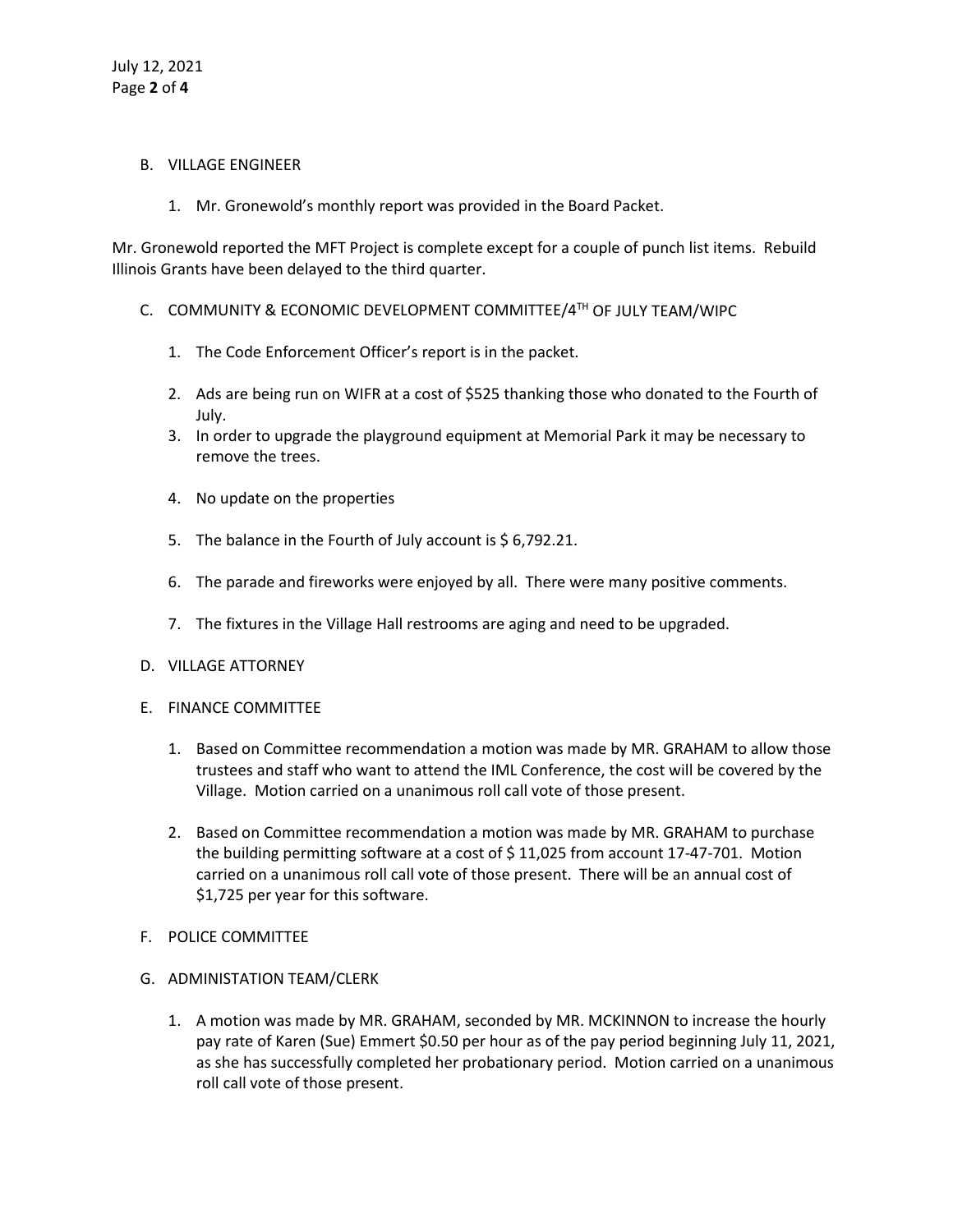- 2. The Board agreed it was time to turn the outside water fountains back on. When meetings are open to the public eight guests should be allowed. The public will sign up ahead of time with the first eight being able to attend. No mask will be required if fully vaccinated. People will log into to enter the offices to track people in case of an illness.
- 3. Prices will be gathered for shirts to be embroidered for staff and trustees.
- 4. A motion was made by MR. MCKINNON, seconded by MR. GRAHAM to consider the actual day for those who worked July  $4<sup>th</sup>$  as the holiday for police officers this year. For the public works employees whichever is most beneficial July 4 or July 5, will be considered the holiday worked. Motion carried on a unanimous roll call vote of those present. Committees are to review the Personnel Policy and recommend final language for holiday worked.
- 5. A motion was made by MR. GRAHAM, seconded by MR. PEARSON to approve the Request For Proposal for brokers as modified. Motion carried on a unanimous roll call vote of those present.

# H. LIQUOR COMMISSION

## I. PRESIDENT

- 1. The President's report was provided in the Board packet.
- 2. & 4. The Board discussed the poor upload and download speeds of the present internet. Mediacom has been notified many times of the poor service.

A motion was made by MR. MCKINNON, seconded by MR. GRAHAM to adopt Resolution # **2021-08R - RESOLUTION AUTHORIZING VILLAGE PRESIDENT TO SIGN COMCAST SERVICE ORDER AGREEMENT AND SUPPORTING DOCUMENTS**. The cost will be \$1,076.95 per month plus installation. Motion carried on a unanimous roll call vote of those present.

- 3. The cost through Comcast to extend cable and internet to Willingham would be \$378,124. Comcast would cover about \$248,548 leaving \$129,576 for the Village. ARPA funding could be used to help with this cost and President Eubank will contact First Midwest Group to assist. Expansion of residents are needed, and this may help.
- 5. Mr. Medearis' term ended in May on the Zoning Board. Suggestions of a new person should be provided to the President before the August meeting.
- 6. The open seat on the Board of Trustees will need to be filled in August. Provide recommendations to the President before the August meeting.
- 7. Community Development will look at requiring a permit application for events held in the Village